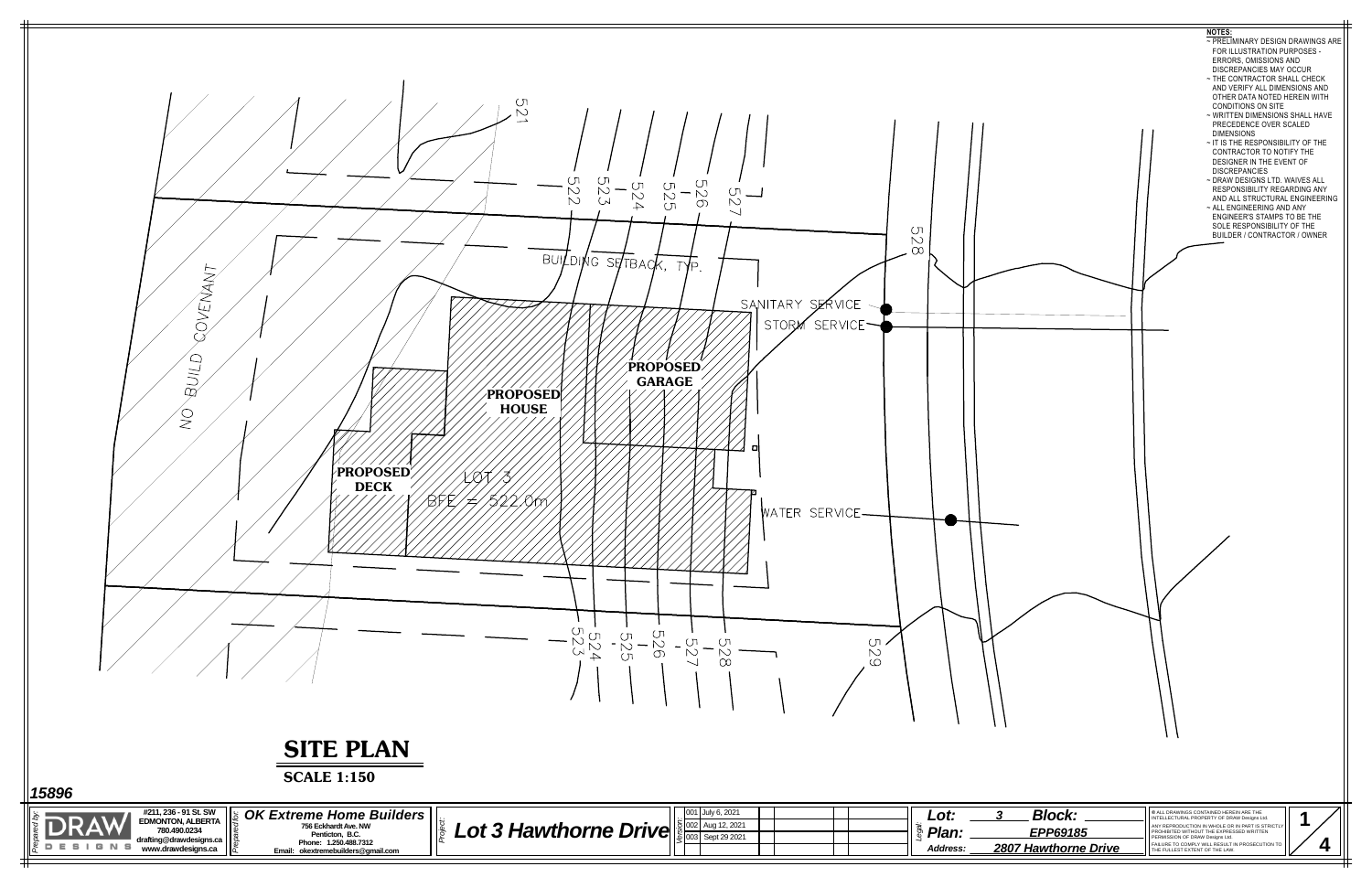|                                                                                                                               | <b>FRONT ELEVATION</b>                                                                                                                                                                                   |                  |                                                                                       |                                                                                                                                                                                                                                                                                                         |
|-------------------------------------------------------------------------------------------------------------------------------|----------------------------------------------------------------------------------------------------------------------------------------------------------------------------------------------------------|------------------|---------------------------------------------------------------------------------------|---------------------------------------------------------------------------------------------------------------------------------------------------------------------------------------------------------------------------------------------------------------------------------------------------------|
|                                                                                                                               | SCALE: $1/4$ "<br>$1'$ -0"<br>$=$ $\,$                                                                                                                                                                   |                  |                                                                                       |                                                                                                                                                                                                                                                                                                         |
|                                                                                                                               |                                                                                                                                                                                                          |                  |                                                                                       |                                                                                                                                                                                                                                                                                                         |
|                                                                                                                               |                                                                                                                                                                                                          |                  |                                                                                       |                                                                                                                                                                                                                                                                                                         |
| <u>T.O. BSMT. FLOOR</u>                                                                                                       |                                                                                                                                                                                                          |                  |                                                                                       |                                                                                                                                                                                                                                                                                                         |
| 15896                                                                                                                         |                                                                                                                                                                                                          |                  |                                                                                       |                                                                                                                                                                                                                                                                                                         |
| #211, 236 - 91 St. SW<br><b>EDMONTON, ALBERTA</b><br>780.490.0234<br>drafting@drawdesigns.ca<br>DESIGNS<br>www.drawdesigns.ca | <b>OK Extreme Home Builders</b><br>Lot 3 Hawthorne Drive $\log_{\frac{1}{8}$ [02] Aug 12, 2021<br>756 Eckhardt Ave. NW<br>Penticton, B.C.<br>Phone: 1.250.488.7312<br>Email: okextremebuilders@gmail.com | 001 July 6, 2021 | <b>Block:</b><br>Lot:<br>Plan:<br>EPP69185<br><b>2807 Hawthorne Drive</b><br>Address: | © ALL DRAWINGS CONTAINED HEREIN ARE THE<br>INTELLECTURAL PROPERTY OF DRAW Designs Ltd<br>ANY REPRODUCTION IN WHOLE OR IN PART IS STRICT<br>PROHIBITED WITHOUT THE EXPRESSED WRITTEN<br>PERMISSION OF DRAW Designs Ltd.<br>FAILURE TO COMPLY WILL RESULT IN PROSECUTIC<br>THE FULLEST EXTENT OF THE LAW. |
|                                                                                                                               |                                                                                                                                                                                                          |                  |                                                                                       |                                                                                                                                                                                                                                                                                                         |



## **NOTES:**

- ~ PRELIMINARY DESIGN DRAWINGS ARE FOR ILLUSTRATION PURPOSES - ERRORS, OMISSIONS AND DISCREPANCIES MAY OCCUR
- ~ THE CONTRACTOR SHALL CHECK AND VERIFY ALL DIMENSIONS AND OTHER DATA NOTED HEREIN WITH CONDITIONS ON SITE
- ~ WRITTEN DIMENSIONS SHALL HAVE PRECEDENCE OVER SCALED DIMENSIONS
- ~ IT IS THE RESPONSIBILITY OF THE CONTRACTOR TO NOTIFY THE DESIGNER IN THE EVENT OF DISCREPANCIES
- ~ DRAW DESIGNS LTD. WAIVES ALL RESPONSIBILITY REGARDING ANY AND ALL STRUCTURAL ENGINEERING
- ~ ALL ENGINEERING AND ANY ENGINEER'S STAMPS TO BE THE SOLE RESPONSIBILITY OF THE BUILDER / CONTRACTOR / OWNER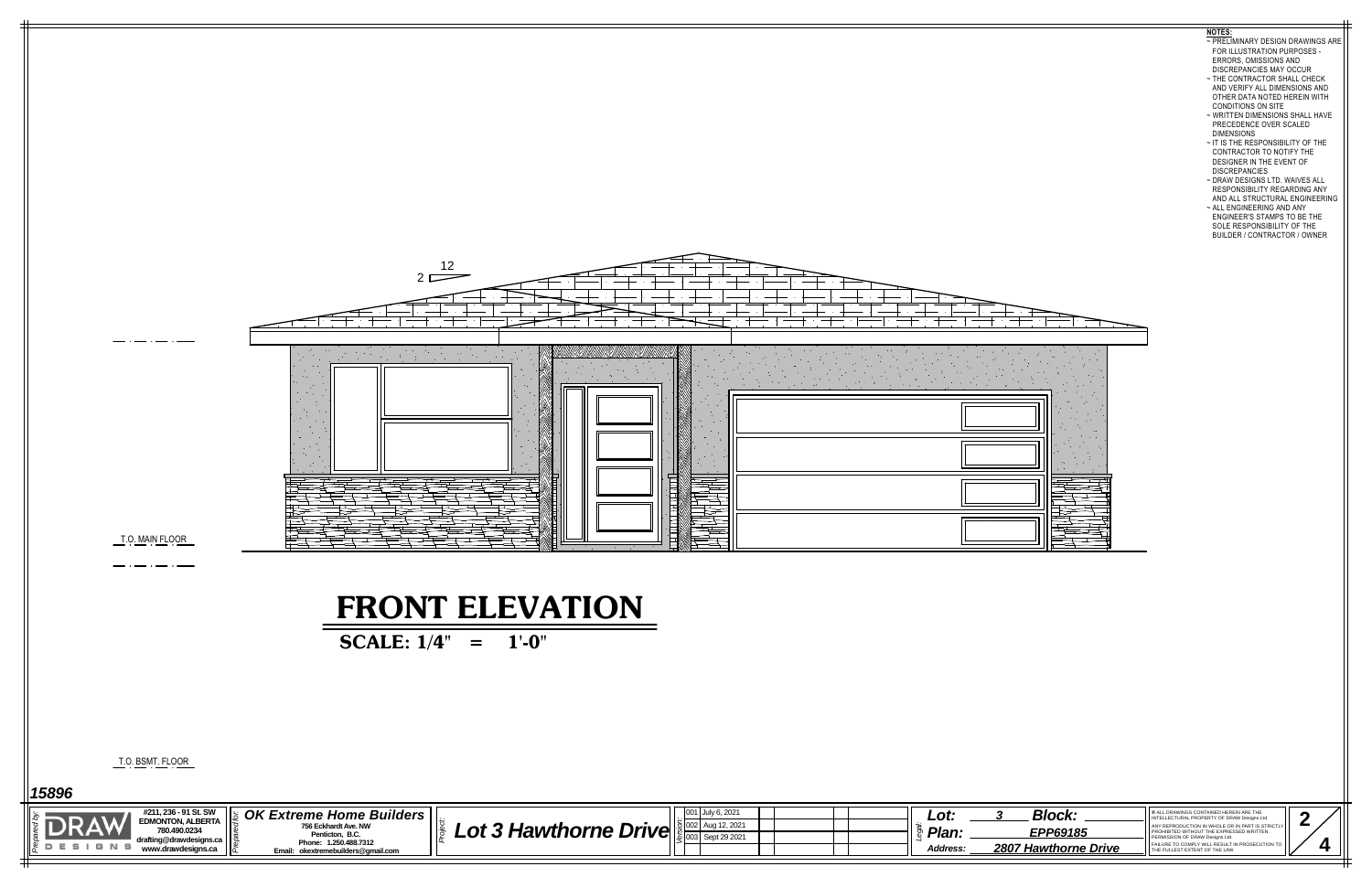| <b>Block:</b>               | C ALL DRAWINGS CONTAINED HEREIN ARE THE<br>INTELLECTURAL PROPERTY OF DRAW Designs Ltd.                                          |  |  |
|-----------------------------|---------------------------------------------------------------------------------------------------------------------------------|--|--|
| <b>EPP69185</b>             | ANY REPRODUCTION IN WHOLE OR IN PART IS STRICTLY<br>PROHIBITED WITHOUT THE EXPRESSED WRITTEN<br>PERMISSION OF DRAW Designs Ltd. |  |  |
| <b>2807 Hawthorne Drive</b> | FAILURE TO COMPLY WILL RESULT IN PROSECUTION TO<br>THE FULLEST EXTENT OF THE LAW.                                               |  |  |
|                             |                                                                                                                                 |  |  |



- ~ PRELIMINARY DESIGN DRAWINGS ARE FOR ILLUSTRATION PURPOSES - ERRORS, OMISSIONS AND DISCREPANCIES MAY OCCUR
- ~ THE CONTRACTOR SHALL CHECK AND VERIFY ALL DIMENSIONS AND OTHER DATA NOTED HEREIN WITH CONDITIONS ON SITE
- ~ WRITTEN DIMENSIONS SHALL HAVE PRECEDENCE OVER SCALED DIMENSIONS
- ~ IT IS THE RESPONSIBILITY OF THE CONTRACTOR TO NOTIFY THE DESIGNER IN THE EVENT OF DISCREPANCIES
- ~ DRAW DESIGNS LTD. WAIVES ALL RESPONSIBILITY REGARDING ANY AND ALL STRUCTURAL ENGINEERING
- ~ ALL ENGINEERING AND ANY ENGINEER'S STAMPS TO BE THE SOLE RESPONSIBILITY OF THE BUILDER / CONTRACTOR / OWNER